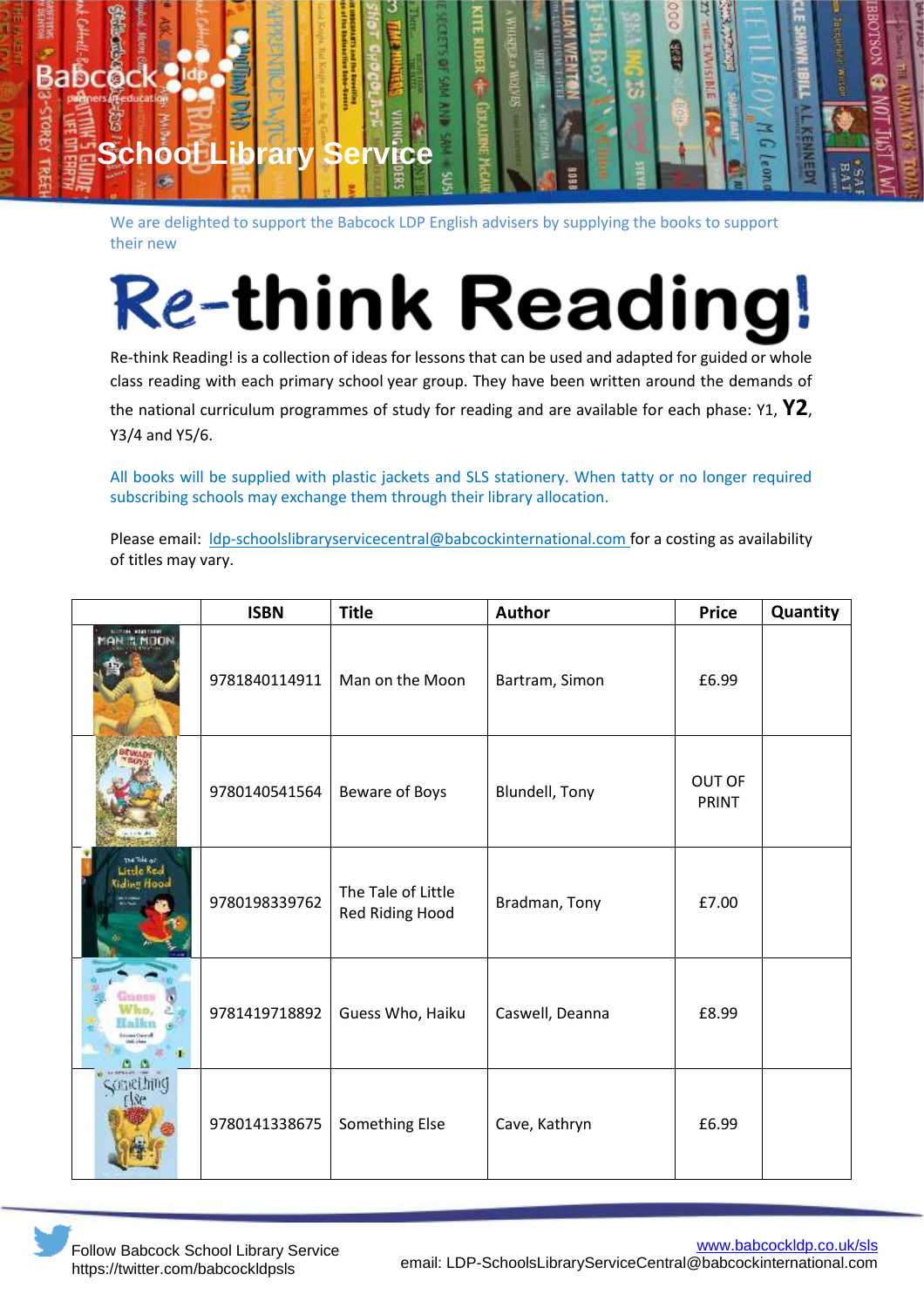## **Babcock 3km Service**<br> **Service Contrary Service** 3

| THRO TOWTOW! | 9780552560528 | <b>Turbo Tortoise</b>                       | Cole, Steve       | OUT OF<br>PRINT |  |
|--------------|---------------|---------------------------------------------|-------------------|-----------------|--|
|              | 9780198339755 | Finn MacCool and<br>the Giant's<br>Causeway | Dougherty, John   | £7.00           |  |
|              | 9781405282192 | Danny<br>Dreadnought Saves<br>the World     | Emmett, Jonathan  | £4.99           |  |
|              | 9780552572347 | Very Little<br>Cinderella                   | Heapy, Teresa     | OUT OF<br>PRINT |  |
|              | 9781444916737 | A Tale of Two<br><b>Beasts</b>              | Roberton, Fiona   | £6.99           |  |
|              | 9781474704830 | Clown Fish                                  | Schuh, Mari       | £7.99           |  |
|              | 9781406251357 | Pond                                        | Spilsbury, Louise | £8.99           |  |

é

| Name:         |  |  |
|---------------|--|--|
| School:       |  |  |
| Address:      |  |  |
| Email:        |  |  |
| Order Number: |  |  |



**CONTROL** 

KENNED

亩 Ù,

 $\mathbf{C}$ **Leon**